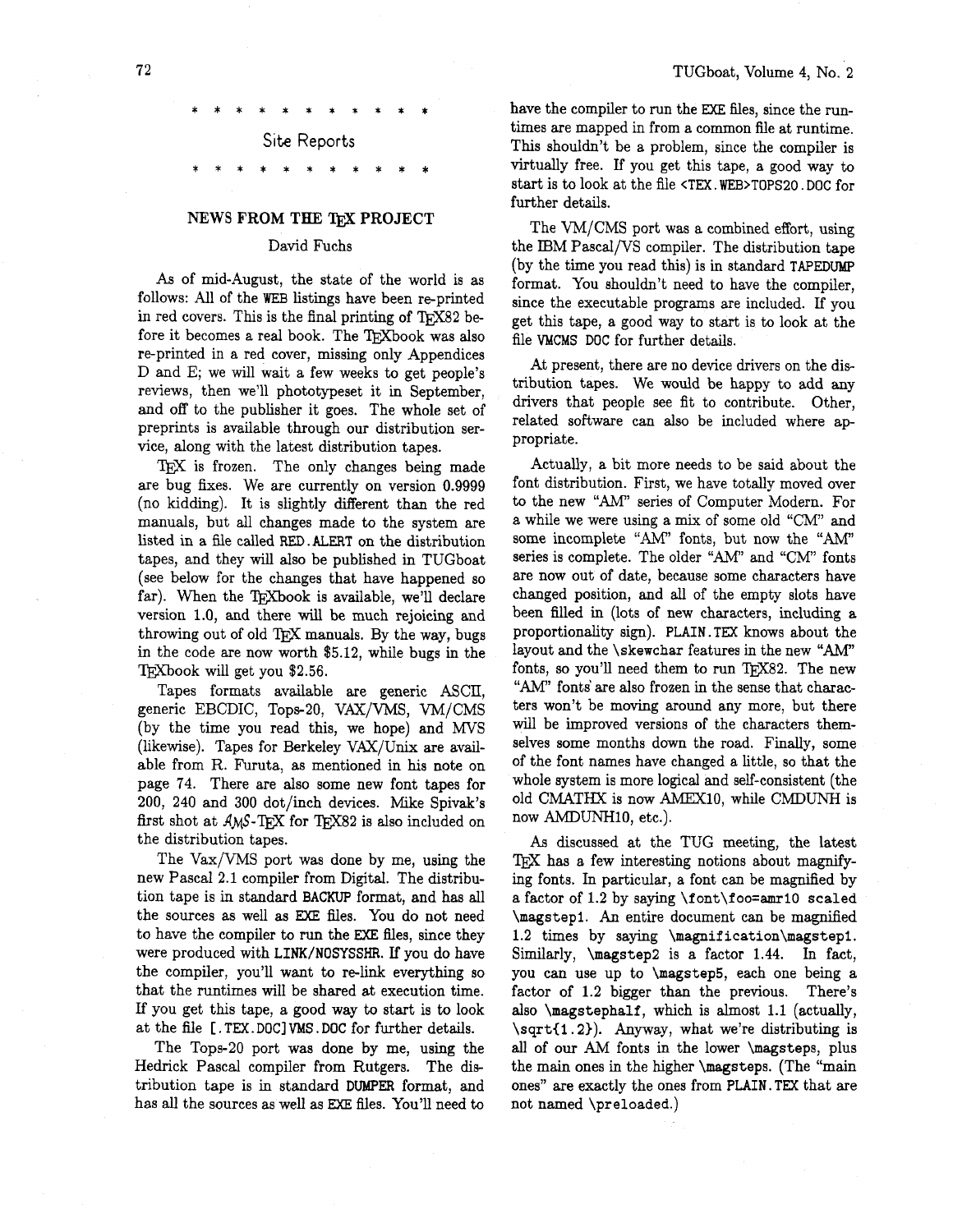One interesting result of doing things this way is that there need be only one series of pixel files for 200 and 240 dots/inch devices. Consider: the PXL file for **\magstep2** of a 200 dot/inch font is the same as the PXL file for **\magstep1** of the same font at 240 dots/inch. Indeed, we now provide a single distribution tape for both 200 and 240 dots/inch. The only complication is that **\magstephalf** fonts from each series don't fit into the other series, so recipients of the distribution tape may delete the inappropriate fonts if desired.

The main problem with providing so many magnifications is that the amount of font data is getting too large to fit onto the distribution tapes. For this reason, we are forced to change the way that fonts are stored on the tapes. Now, each byte from the file is a single byte on the tape. The block size is 8000 bytes, and the last block of a file is only as long as it needs to be.

One item discussed at the TUG meeting was that it would be nice if TUG members could dial up a Stanford computer and read a bulletin board with recent TFX news. As soon as we get our Sun machines going, we'll try to provide this service. This should allow folks without CSnet access to read TEXhax between TUGboat issues.

## TEX82 ON CP-6

Rick Mallett Computing Services Carleton University Ottawa, Ontario, Canada. Tel: (613) 231-7145

T $FX82$  version 0.95 is up and running on the Honeywell CP-6 computer system here at Carleton University, and thanks to the folks at Stanford, it took very little effort to get it going. From an implementer's point of view TFX has certainly come a long way from the days of TEX in Pascal, which took us more like 6 months to get working, although I must admit that a good portion of that time was spent debugging our Pascal compiler. Getting to run efficiently is quite another matter though we've been "changing" TFX all summer and we only finished about 3 hours ago.

Our biggest problem stemmed from the fact that, although our operating system allows a core image to be saved and restored, the Pascal runtime is such that the I/O streams are not properly re-initialized. Therefore, we had to take the other obvious ap proach and block the FMT and TFM files and

change TFX to handle them. This turned out to be more work than we had expected, mainly because we kept tripping over the hacks in the  $I/O$  routines to get around the problem that the DEC-20 handles terminal and file I/O differently.

Before further describing our conversion difficulties, however, I would like to tell you a bit about who we are and what we have been doing with TFX. I'd also like to comment briefly on the CP-6 operating system, since I suspect that very few people have ever heard of it.

We first implemented  $T_FX$  in 1981, when we used it to help debug the Pascal compiler that we were writing for CP-6, but without an output device it did not see a lot of use. However, in the spring of 1982 we set to work to build a controller for the Canon LBP-10 laser printer, and by September we were finally printing pages formatted by TFX. Since that time we have printed over 19000 pages, from course notes, reports, and theses to an article for a Ukrainian hiking journal, and more recently a linguistics text that required the entire phonetic alphabet.

Now for CP-6. CP-6 is a relatively new (ca. 1980) operating system, which runs on the large Honeywell 36 bit machines, and it was designed to be similar to the CP-V operating system which ran the Xerox Sigma and 560 series computers. Some of you may recall that Xerox dumped support for its large scale computers in 1976; fortunately for us, Honeywell Information Systems hired the same team of people who had created CP-V and put them to work writing a similar operating system to run on their 36 bit machines. The result is a "state-of-the-art", large-scale, time-sharing system that seems optimal for someone who needs something larger than a **VAX** 11/780, with equivalent or better functionality, but who does not want to pay the exorbitant prices that IBM likes to charge for a "large" machine.

Actually, there isn't all that much to say about "large" machine.<br>Actually, there isn't all that much to say about<br>our implementation of TEX on CP-6, as most of<br>the problems we encountered howe been reported the problems we encountered have been reported in the last issue of TUGboat. We had to change all the file names, of course, and modify *Inputln*  so that the first character of the first line of terminal input wasn't lost, and set *namelength* before opening the pool fle, but for the most part it was pretty straightforward. Unfortunately, we wasted a bit of time writing PXL to CHR and CHR to PXL conversion programs, as we did not realize that these routines had already been written and are now on the distribution tape, but it was not that hard anyway. Like the people porting TEX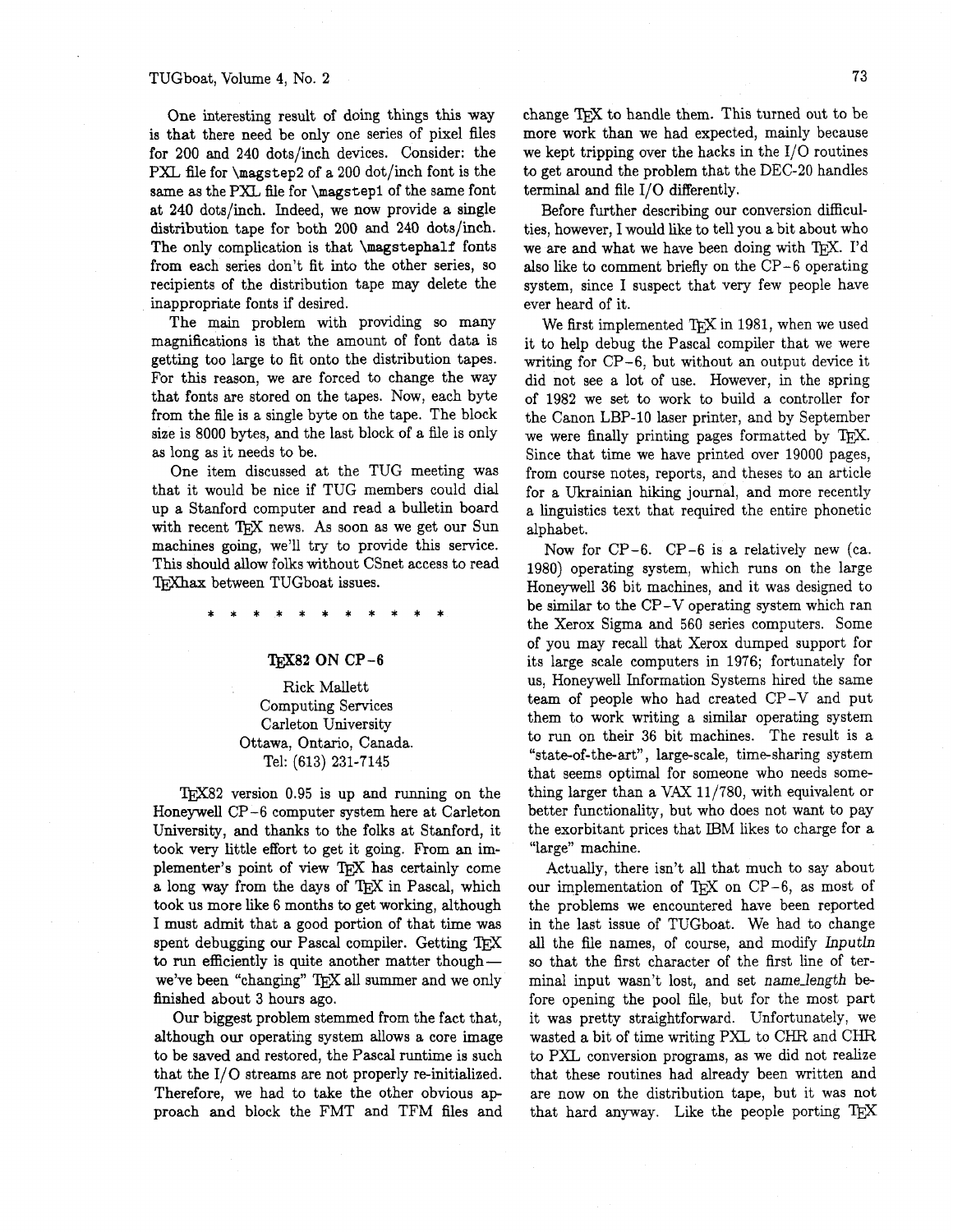to VAX/UNIX, we had to modify our compiler to support CASE OTHERWISE, but, since we had written the Pascal compiler, it was fairly easy to change it, once we had convinced ourselves that it really was acceptable to provide features not included in the "proposed" standard. (The experience of putting up TEX80 without CASE OTHERWISE was a rather convincing argument.)

A more serious problem arose from the fact that we had decided long ago to store all reals as **72** bit quantities, and we did not want to go back and change the code generator to use single precision reals. Although the address space on our machine is such that TFX fit easily even with the double-sized MEM array, our experience with TEX80 had shown us that we could not afford to make heavy use of  $T_fX$ without seriously degrading system performanceit's pretty hard to run over **100** users with only 6 million words of real memory. Fortunately, the last issue of TUGboat arrived just at the moment that we were agonizing over what to do about the problem, and we learned from Pave1 Curtis' and Howard Trickey's comments that modifying all references to the MEM array so that only the most significant bits of all reals are stored there isn't as hard as we had imagined. It turned out that we were able to make the modification in one afternoon. Of course, it should be even easier the next time around with the float and unfloat routines that have now been added to TEX.

Other than that there were no major problems to the initial conversion. **As** I pointed out earlier though, our latest round of performance improvements which involves replacing all the Pascal 1/0 was quite another story.

Finally, there is one problem that we have en-Finally, there is one problem that we have encountered with T<sub>E</sub>X that I suspect is widespread, that I have not case it repeated electrical  $\Gamma$  turns. but I have not seen it reported elsewhere. It turns out that TFX is so useful that everyone wants to use it, and we are still trying to figure out how we can afford to make TFX available without swamping the system. The solution that we are looking at is to charge for all T<sub>FX</sub> services, but we have not been forced to charge academic users before, and we are not looking forward to setting up the necessary bureaucracy. It sure seems stupid to have to penalize those students who go out of their way to create nice, neat, legible reports and theses. Nevertheless, it looks as though that's the way things will have to go around here for the time being.

## **IBM SITE REPORT**

# Susan Plass

TUG members from **13** IBM-architecture sites met in a Birds-of-a-Feather session at the July **1983**  annual meeting. About half of these sites currently run a version of TFX; most of the rest are in the process of installing TEX on their systems. Of these sites, 6 run MVS, 5 run VM/CMS, **1** runs both MVS and VM, and **1** runs TSS. We explored the idea of breaking the IBM group into two groups, one for MVS and a second for VM. The consensus seemed to be that there was no need yet to break the group formally, but Alan Spragens of SLAC has volunteered to serve as a focal point for a VMoriented information exchange. Give **Alan** a call if you have VM/TFX questions and especially if you have VM/TEX answers!

#### UNIX 'QjX **SITE REPORT**

Richard Furuta<sup>t</sup> Department of Computer Science University of Washington

Work on Unix TFX for Berkeley Unix, 4.1 bsd, has been proceeding quite uneventfully since our last report in these pages. Well, perhaps not completely uneventfully-we ran comparative benchmarks against the Unix and VMS TEX82, Version 0.97, implementations and were quite surprised to discover that the VMS version was several times faster than the Unix version. Thanks to Howard Trickey's Herculean efforts, and replacement of the critical inner loop input routines with C language routines, the Unix TFX82 has been sped up quite noticeably and we feel that the Unix running speed is now quite acceptable.

Several other people have contributed to TFX on Unix recently. Steven Correll of the Lawrence Livermore National Labs sent along a patch to allow an editor escape from TFX into vi. Howard added an escape for Gosling's **emacs** and this code is now in the distributed version of TEX82. Mark Senn sent a BBN Bitgraph DVI page previewer he wrote while at Purdue. This will be included in the Unix distribution when the necessary fonts become available. at Purque. This will be included in the Unix distri-<br>bution when the necessary fonts become available.<br>Further contributions to the Unix TEX distribution are invited.

t This **work is funded, in part, by a grant from Northern Telecom.**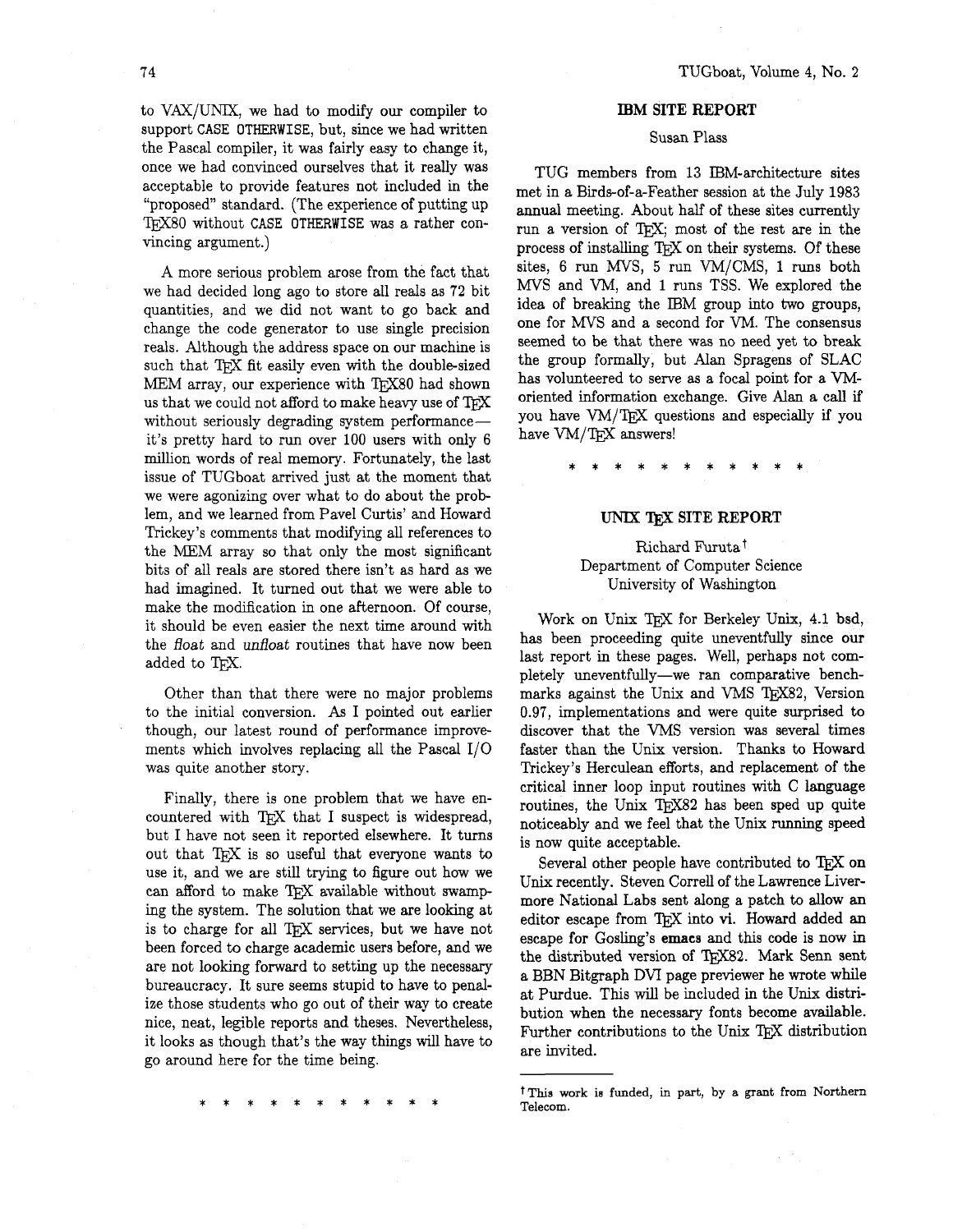#### TUGboat, Volume 4, No. 2

The current version of TEX82 on Berkeley Unix, 4.1 bsd, is now 0.9999. Mike Harrison at Berkeley has verified that this version of  $Tr[X]$  will also run on 4.2 bsd, and a number of sites are running it on 4.lc, as well. Some work has been done to get this version of TFX working on the Sun workstation, also running 4.2 bsd. We are eagerly awaiting news of this conversion effort.

#### Ordering TFX82 for 4.1 bsd

TFX82 is now available for sites running Berkeley Unix, versions  $4.1, 4.1c$ , and  $4.2$ . We are now making available a "beta test" distribution which includes sources for  $T$  $\overline{r}$ X and WEB, libraries, fonts, and whatever device drivers we can obtain. At the time of writing, we have drivers for the Versatec, thanks to Carl Binding of our Department, for the Imagen laser printer, thanks to Pavel Curtis of Cornell, and for the Syrnbolics LGP-1 laser printer. If you have DVI 2 drivers for other devices, please send them to us and we'll happily include them in future distributions. The font bit maps included in the distribution are for devices with resolutions of 200 pixels/inch, 240 pixels/inch, and 300 pixels/inch.

This distribution will be the latest version of TFX82 available to us (presently  $0.9999$ ). Note that versions before 1.0 are considered to be pre-releases, and hence the "beta test" designation. TFX82 has been frozen, however, and the only changes made between the present version and Version 1.0 will be bug fixes. If you want to wait for Version 1.0, please let us know when you send in your order and we'll hold it. Version 1.0 may be out by the time this report is published.

**As** the implementation uses a modified version of Berkeley's **pc** Pascal compiler, we will only be able to provide a complete distribution to those sites with source licenses for 4.1 or 4.2 bsd. We will, however, try to accommodate those with 4.1 or 4.2 bsd binary licenses. Please make sure that you indicate clearly whether you have a source or a binary license.

The size of the distribution has increased to about 20 megabytes, due mostly to increases in the size of the fonts area. However, most sites can get away with using quite a bit less disk space since only those font magnifications which are actually used on the intended output device need be loaded.

Tapes will be in **tar** format, blocked 20, and written at 1600 bpi, unless otherwise specified (we can also write 800 bpi).

To order, send a check for \$50 (U.S. Funds) made to the University of Washington, a copy of your 4.1 or 4.2 bsd license, and your address to:

Richard Furuta Computer Science, FR-35 University of Washington Seattle, WA 98195

We would appreciate it if foreign sites could increase the amount of their check as appropriate to pay the added postal costs necessary for mailing the tape. If you have a CSNet, Arpanet, or uucp mail address, please include it and we'll add you to our electronic mailing list.

Please note that it is not necessary for you to send any of your Western Electric Unix Licenses--only the 4.1 or 4.2 bsd license. But please do remember to include the  $4.1$  or  $4.2$  bsd license—we've had to write or call many sites asking for it which delays things considerably. Please do not send purchase orders as we have no facilities for handling them.

### **m82** on Other Versions of **Unix**

Several people have expressed interest in porting TFX to varieties of Unix other than 4.1 bsd. We have heard from people who either have begun ports or are contemplating beginning ports to Amdah17s UTS Operating System and to 2.8 bsd. We will keep TUGboat readers up to date on progress on these ports. However, since a certain amount of time passes between TUGboats, I would like to ask those of you who are interested in one or another of these efforts to drop me a note. In this fashion, I'll be able to judge the amount of interest in each of these ports and I'll be able to send out announcements should they be completed before the next TUGboat.

If anyone is interested in attempting ports to other versions of Unix (say System III or V), we want to hear from you. We're quite anxious to see  $T_F X$ become available on all versions of Unix and will try to help in whatever ways we can.

#### VAX/VMS

Monte C. Nichols Sandia National Laboratory Livermore, California

There's good news and not-so-good news to report for VAX/VMS. Through the good graces of David Fuchs (see page 72), TFX82 has been ported to VAX/VMS where it is up and running well. Unfortunately, there is no spooler available on the distribution tape at the present time. Hopefully, there will be soon.

The most recent version of T $EX82$  (.9999) for VAX/VMS is available from Maria Code (see page